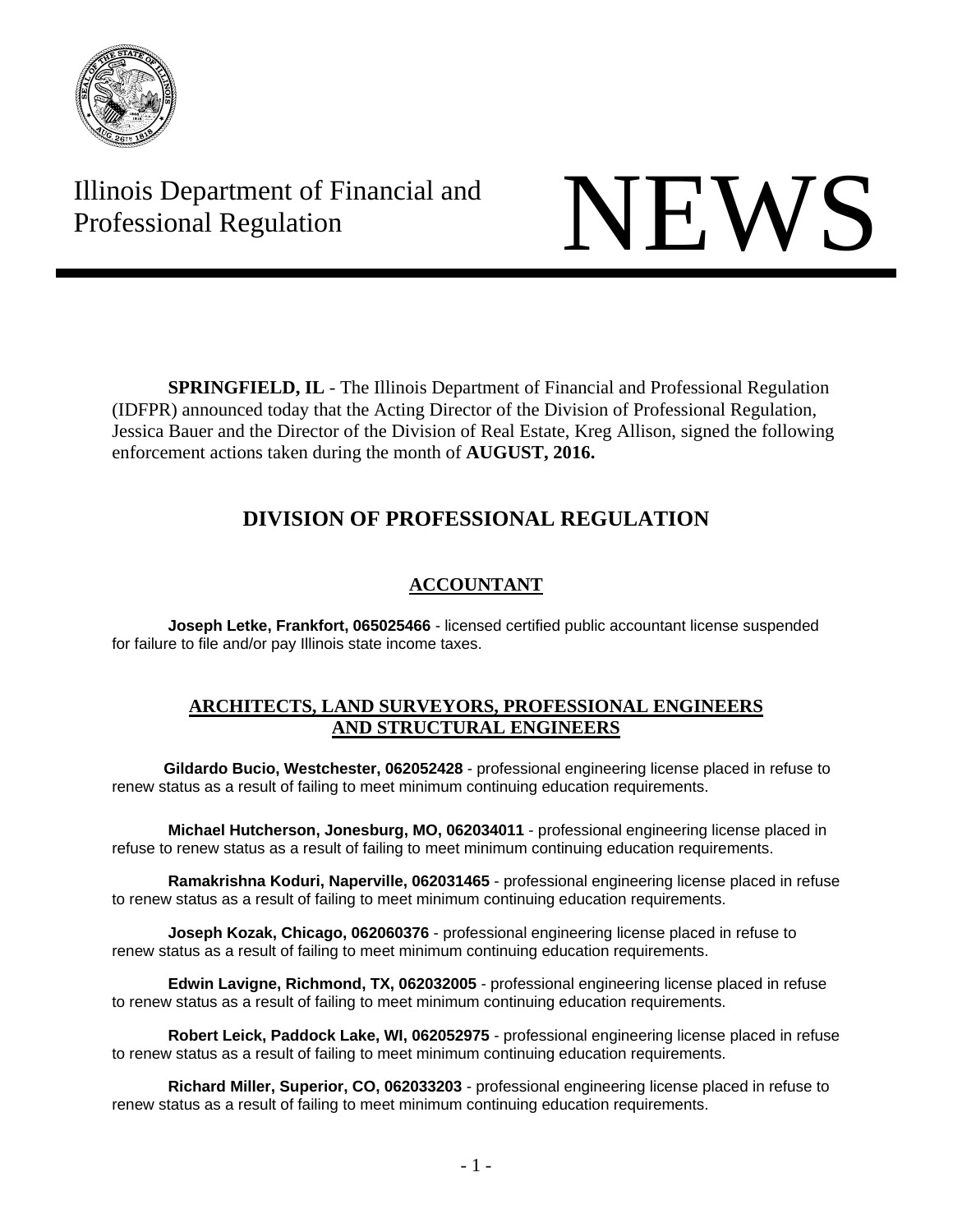**Leslie Robertson, New York, NY, 062029153** - professional engineering license placed in refuse to renew status as a result of failing to meet minimum continuing education requirements.

**William Rowse, Alpharetta, GA, 062058626** - professional engineering license placed in refuse to renew status as a result of failing to meet minimum continuing education requirements.

**Kevin Serafin, Aurora, 062052118** - professional engineering license placed in refuse to renew status as a result of failing to meet minimum continuing education requirements.

**Larry Thomas, Yankton, SD, 062040032** - professional engineering license placed in refuse to renew status as a result of failing to meet minimum continuing education requirements.

### **ATHLETIC TRAINING**

**Gilberto Venegas, Davenport, IA, 002162998** - licensed boxer license suspended for being more than 30 days delinquent in the payment of child support.

## **BARBER, COSMETOLOGY, ESTHETICS AND NAIL TECHNOLOGY**

**Bryan Bishop, Franklin Grove, 006065128** - barber license issued and placed on probation for one year based on felony conviction and unprofessional conduct.

**David Brown, Harvey, 006064945** - barber license suspended for being more than 30 days delinquent in the payment of child support.

**Denarro Clark, Harvey, 006065127** - barber license issued and placed on probation for two years based on felony convictions and unprofessional conduct.

**Taqueenus Cook, Urbana, 006065130** - barber license issued and placed on probation for 48 months based on felony convictions and unprofessional conduct.

**Shamus Davis, Calumet City, 006065133** - barber license issued with reprimand due to previous criminal felony convictions.

**Ahmed Issa, Oak Lawn, 006065138** - barber license issued with reprimand and fined \$2,500 based on material misstatement to Department.

**Warren Ivy, Chicago, 006065140** - barber license issued and placed on probation for two years based on felony convictions and unprofessional conduct.

**Dwy Rice, Springfield, 006065134** - barber license issued and placed on probation for two years based on felony convictions and unprofessional conduct.

**Bakari Autman, Olympia Fields, 007000558** - barber teacher license suspended for being more than 30 days delinquent in the payment of child support.

**Maria Ayala, Chicago, 011274716** - cosmetologist license permanently revoked and fined \$2,000 based on material misstatement to Department, obtaining a license by fraud or misrepresentation, practice by fraudulent means, willfully filing false records, and unprofessional conduct.

**Tina Brown, Woodridge, 011262774** - cosmetologist license suspended for being more than 30 days delinquent in the payment of child support.

**Heather Canuel, Bloomington, 011313729** - cosmetologist license issued and placed on probation for two years due to Applicant's previous criminal felony convictions.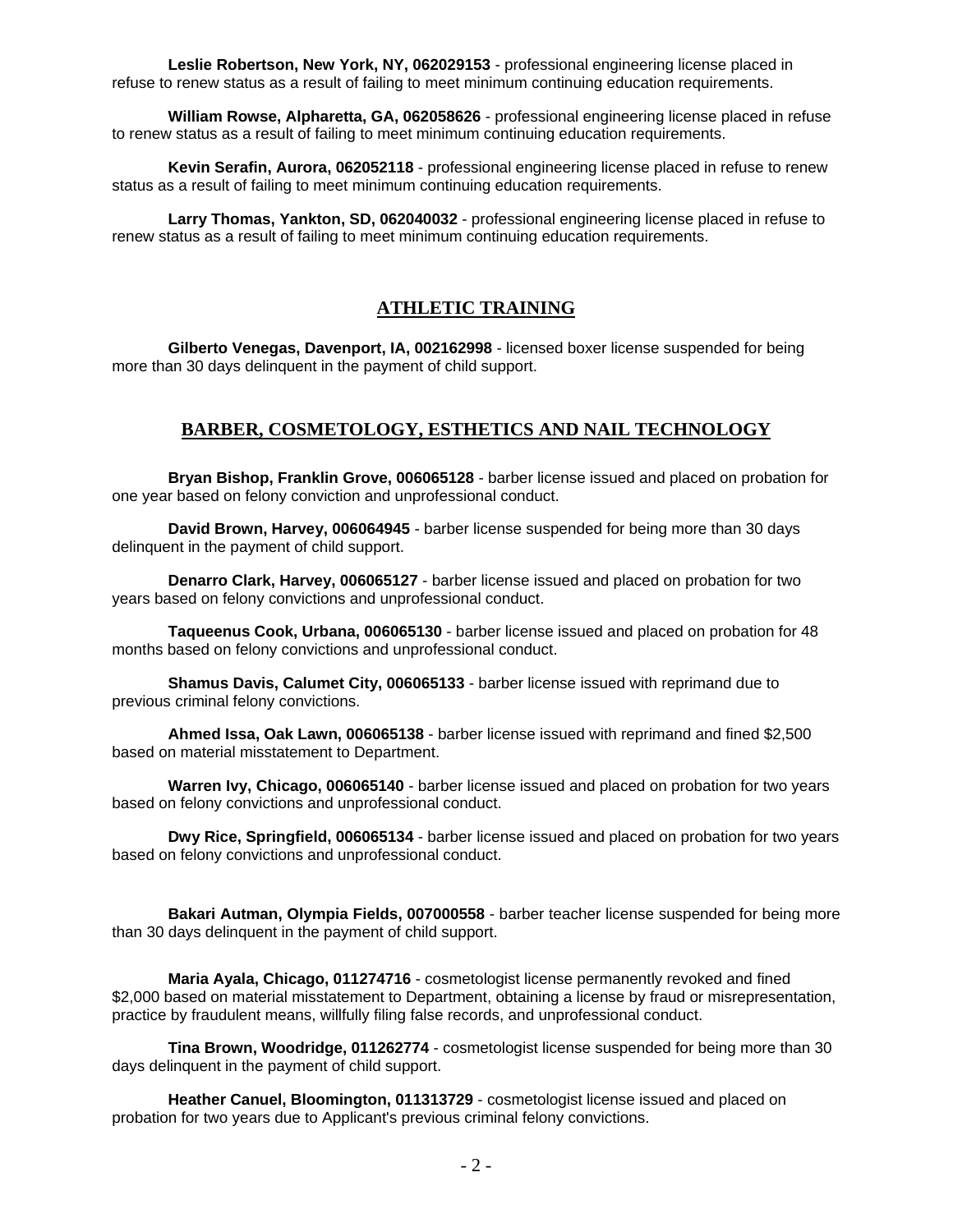**Takada Dixon-Epps, Chicago, 011282056** - cosmetologist license reprimanded and cosmetologist teacher license placed on non-reporting probation for 10 months and fined \$1,000 for aiding and assisting unlicensed practice as her salon and at her barber shop.

**Blair Glover, Chicago, 011313728** - cosmetologist license issued with reprimand due to her previous criminal convictions.

**Samuel Griffith, Moline, 011278735** - cosmetologist license suspended for failure to file and/or pay Illinois state income taxes.

**Diana Park, Geneva, 011236111** - cosmetologist license suspended for failure to file and/or pay Illinois state income taxes.

**Nghia Pham, Columbia, SC, 011298935** - cosmetologist license suspended for failure to file and/or pay Illinois state income taxes.

**Aislinn Renwick, Chicago, 011305080** - cosmetologist license suspended for failure to file and/or pay Illinois state income taxes.

**Robert Simpson, Chicago, 011273769** - cosmetologist license renewed with reprimand and fined \$250 effective upon payment of fees and filing of forms for practicing in Illinois while his license was lapsed.

**Stephanie Brown, Round Lake Beach, 012008692** - cosmetologist teacher license issued with reprimand and fined \$250 based on material misstatement to Department.

**Kavita Chabra, Romeoville, 131011567** - esthetician license issued with reprimand and fined \$250 based on material misstatement to Department.

**Dalia Elmoursi, Chicago, 131003454** - esthetician license suspended for failure to file and/or pay Illinois state income taxes.

**Tehseen Muzaffa, Wilmette, 131009684** - esthetician license suspended for failure to file and/or pay Illinois state income taxes.

**Angelica Vazquez, Chicago, 131004331** - esthetician license suspended for failure to file and/or pay Illinois state income taxes.

**Nicki Weber, Highland Park, 131003694** - esthetician license suspended for failure to file and/or pay Illinois state income taxes.

**Khai Nguyen, Lansing, 169017238** - nail technician license suspended for failure to file and/or pay Illinois state income taxes.

**Michael Nguyen, Carol Stream, 169011408** - nail technician license suspended for failure to file and/or pay Illinois state income taxes.

**Khai Tran, Robinson, 169018587** - nail technician license and salon license **Perfect Nails 189008545** both reprimanded and fined \$250 owed jointly and severally for aiding and assisting the unlicensed practice of nail technology, sanitation violations, and causing an injury to a client.

**Exo Nails, Naperville, 189014968** - salon license placed on probation for one year and fined \$500 for aiding and assisting unlicensed practice and violating sanitation standards.

**Shear Madness, Bethalto, 189010035** - shop license reprimanded and fined \$500 after operated on a non-renewed license and aiding and assisting unlicensed practice.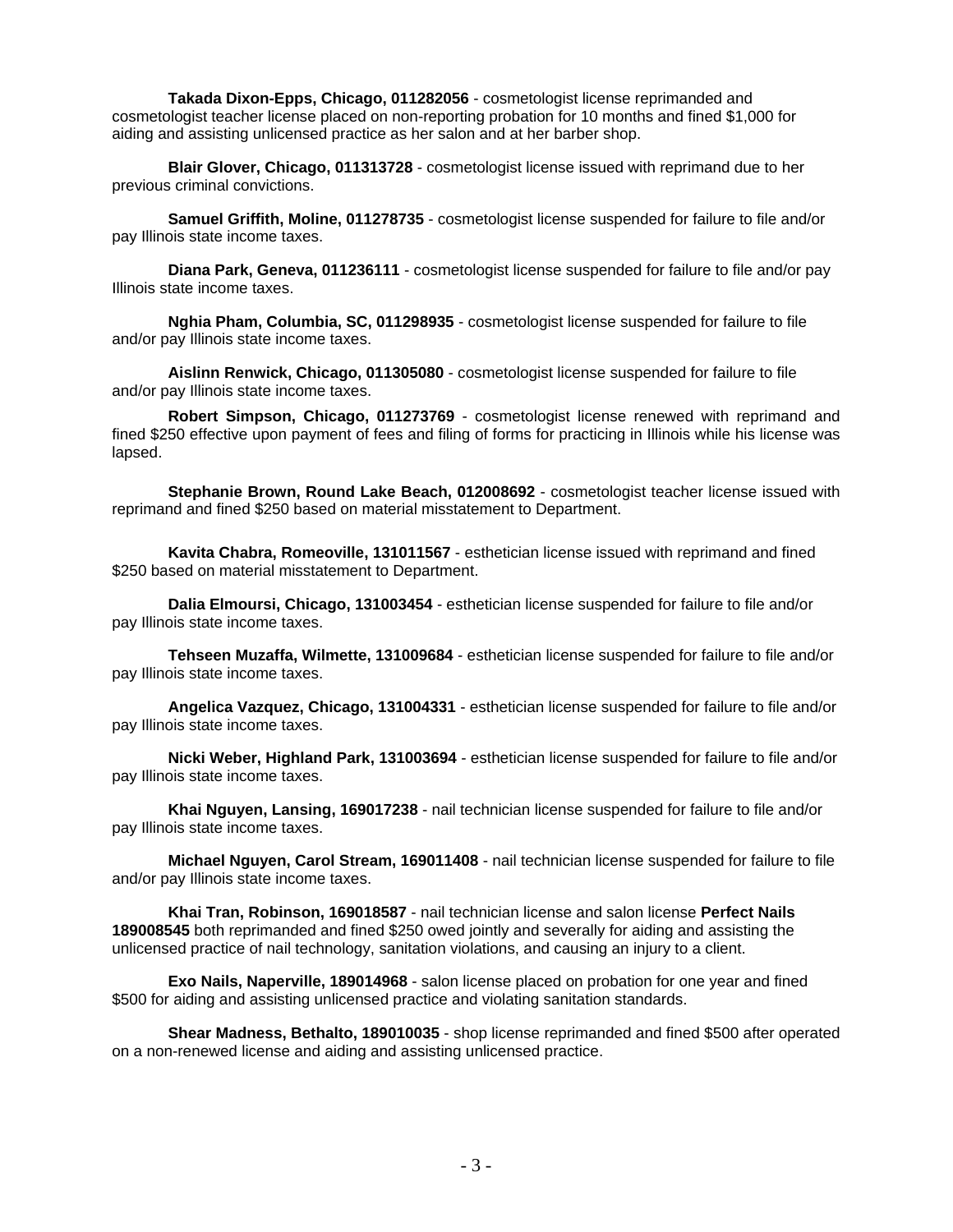#### **COLLECTION AGENCY**

**Southwestern Investors Group, Hamburg, NY, 017022044** - collection agency license issued with reprimand based on a sister-state discipline.

#### **DENTAL**

**Jason Buschman, Lawton, OK, 019030937** - dentist license issued and placed on probation for one year after he self-disclosed on his application for licensure that in 2011, the Oklahoma Board of Dentistry found he failed to maintain records of dangerous drugs dispensed, was addicted to prescription drugs while practicing, and practiced in an unsafe manner by inebriation. Dr. Buschman completed all requirements of the Oklahoma Board Order, and his Oklahoma dental license has since been restored to unencumbered status.

**Sunny Chung, Glenview, 019024800** - dentist license suspended for failure to file and/or pay Illinois state income taxes.

**Michael Hawk, Rochester, 019016566** - dentist license suspended for failure to file and/or pay Illinois state income taxes.

**Sung Hong, Schaumburg, 019029371** - dentist license reprimanded with continuing education requirements after allegations that he exhibited poor surgical technique in the performance of a partial coronectomy procedure, and failed to recognize the beginning of an infection upon follow-up treatment of the patient.

**Paul Smulson, Wilmette, 019016834** - dentist license reprimanded due to his failure to document an adequate anesthesia record in the treatment of a patient in that pre-operative, operative, and post-operative vital signs were not recorded.

**George Trakakis, Joliet, 019022385** - dentist license reprimanded and fined \$2,500 after he failed to take pre-operative and post-operative blood pressure readings for a patient with a documented history of hypertension.

**Martha Villasenor, Naperville, 019024012** - dentist license suspended for failure to file and/or pay Illinois state income taxes.

#### **DETECTIVE, ALARM, SECURITY, FINGERPRINT VENDOR AND LOCKSMITH**

**Frederick Baker, Chicago, 129271726** - permanent employee registration card suspended for being more than 30 days delinquent in the payment of child support.

**Robert Banks, Chicago, 129333814** - permanent employee registration card suspended for being more than 30 days delinquent in the payment of child support.

**Jerel Bellmon, O'Fallon, 129273874** - permanent employee registration card placed in refuse to renew status for being more than 30 days delinquent in the payment of child support.

**Diondre Davis, Chicago, 129298340** - permanent employee registration card placed in refuse to renew status for failure to appear for a disciplinary conference.

**Isaiah Davis, Chicago, 129384654** - permanent employee registration card revoked as a result of failure to report arrest and conviction for felony aggravated use of a weapon/vehicle.

**George Dixon, Chicago, 129247476** - permanent employee registration card suspended for being more than 30 days delinquent in the payment of child support.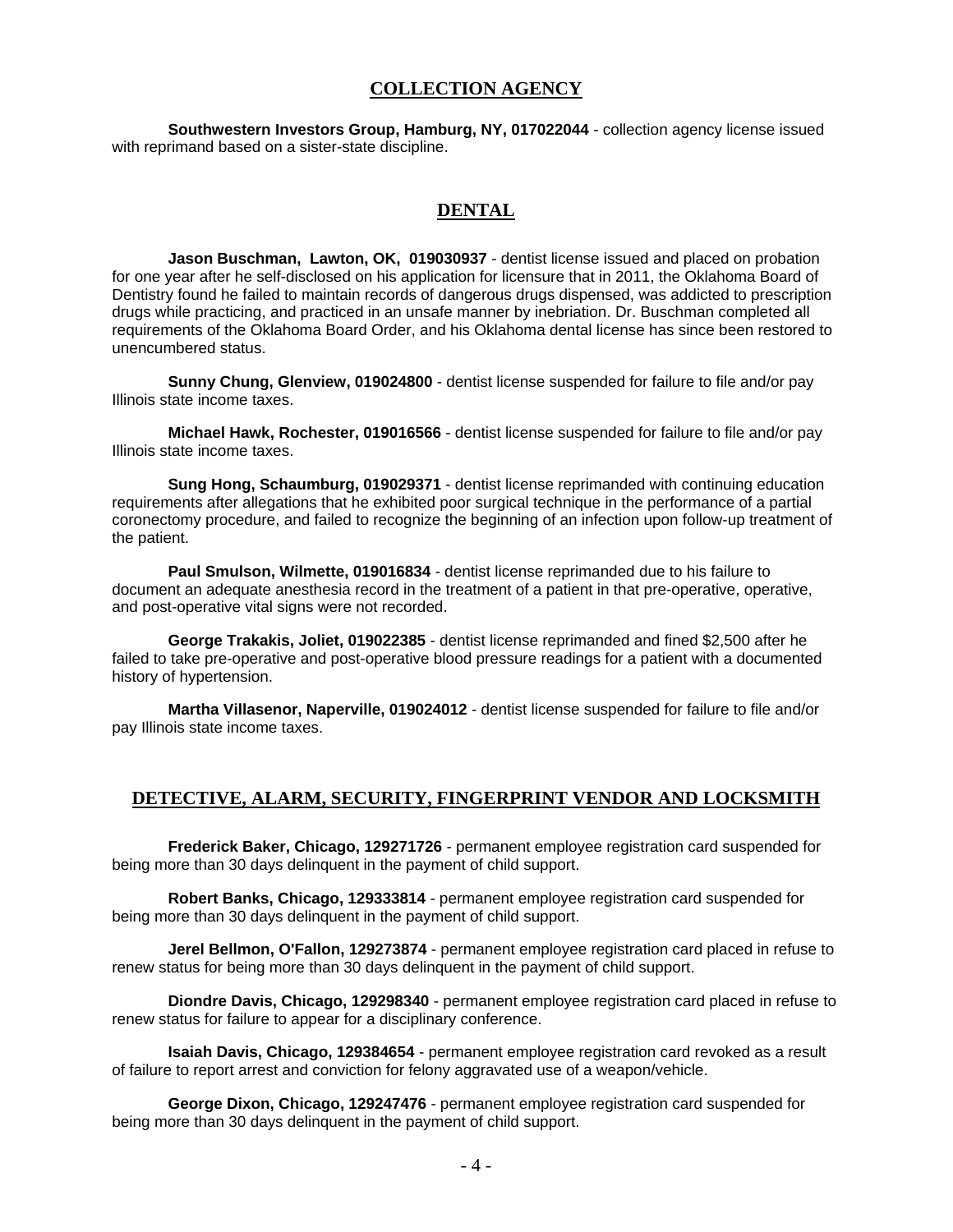**Pretonial Donaldson, Chicago, 129324171** - permanent employee registration card revoked as a result of failure to report arrest and conviction for resisting a peace officer.

**Travon Donley, Chicago, 129367593** - permanent employee registration card revoked as a result of failure to report arrest and conviction for resisting a peace officer, firefighter, or corrections officer.

**Vanlier Edwards, Chicago, 129148178** - permanent employee registration card placed in refuse to renew status for failure to appear for a disciplinary conference.

**Dewayne Flournoy, Peoria, 129390252** - permanent employee registration card suspended for being more than 30 days delinquent in the payment of child support.

**Marie Forbes, Paxton, 129387431** - permanent employee registration card suspended for failure to file and/or pay Illinois state income taxes.

**Lorenzo Harris, Champaign, 129005889** - permanent employee registration card placed in refuse to renew status for failure to appear for a disciplinary conference.

**Michael Haymer, Hazel Crest, 129361310** - permanent employee registration card suspended for failure to file and/or pay Illinois state income taxes.

**William Henderson, Aurora, 129205797** - permanent employee registration card suspended for failure to file and/or pay Illinois state income taxes.

**Edward Hiller, Orland Park, 129361185** - permanent employee registration card suspended for failure to file and/or text Illinois state income taxes.

**Floyd Jefferson, Chicago, 129122694** - permanent employee registration card suspended for being more than 30 days delinquent in the payment of child support.

**Deonte Jones, Chicago, 129333074** - permanent employee registration card suspended for failure to file and/or pay Illinois state income taxes.

**Jermel Jones, Streator, 129386236** - permanent employee registration card revoked as a result of failure to report arrest and conviction for domestic battery.

**Louis King, Chicago, 129245889** - permanent employee registration card revoked as a result of failure to report arrest and conviction for felony theft.

**Gilbert Loera, Mount Prospect, 129374692** - permanent employee registration card suspended for failure to file and/or text Illinois state income taxes.

**Robert Major, Chicago, 129102806** - permanent employee registration card suspended for being more than 30 days delinquent in the payment of child support.

**Phillip Marchman, Chicago, 129373803** - permanent employee registration card suspended for failure to file and/or pay Illinois state income taxes.

**Nikita McClain, Waukegan, 129336485** - permanent employee registration card placed in refuse to renew status due to failure to report arrest and conviction for trespass.

**Richard McDaniel, Round Lake Beach, 129035737** - permanent employee registration card placed in refuse to renew status due to failure to report arrest and conviction for aggravated assault.

**Timothy McHugh, Palos Hills, 129340125** - permanent employee registration card suspended for failure to file and/or pay Illinois state income taxes.

**Howard McIntyre, Bolingbrook, 129391519** - permanent employee registration card suspended for failure to file and/or pay Illinois state income taxes.

**John Mobley, Bolingbrook, 129033971** - permanent employee registration card placed in refuse to renew status for failure to appear for a disciplinary conference.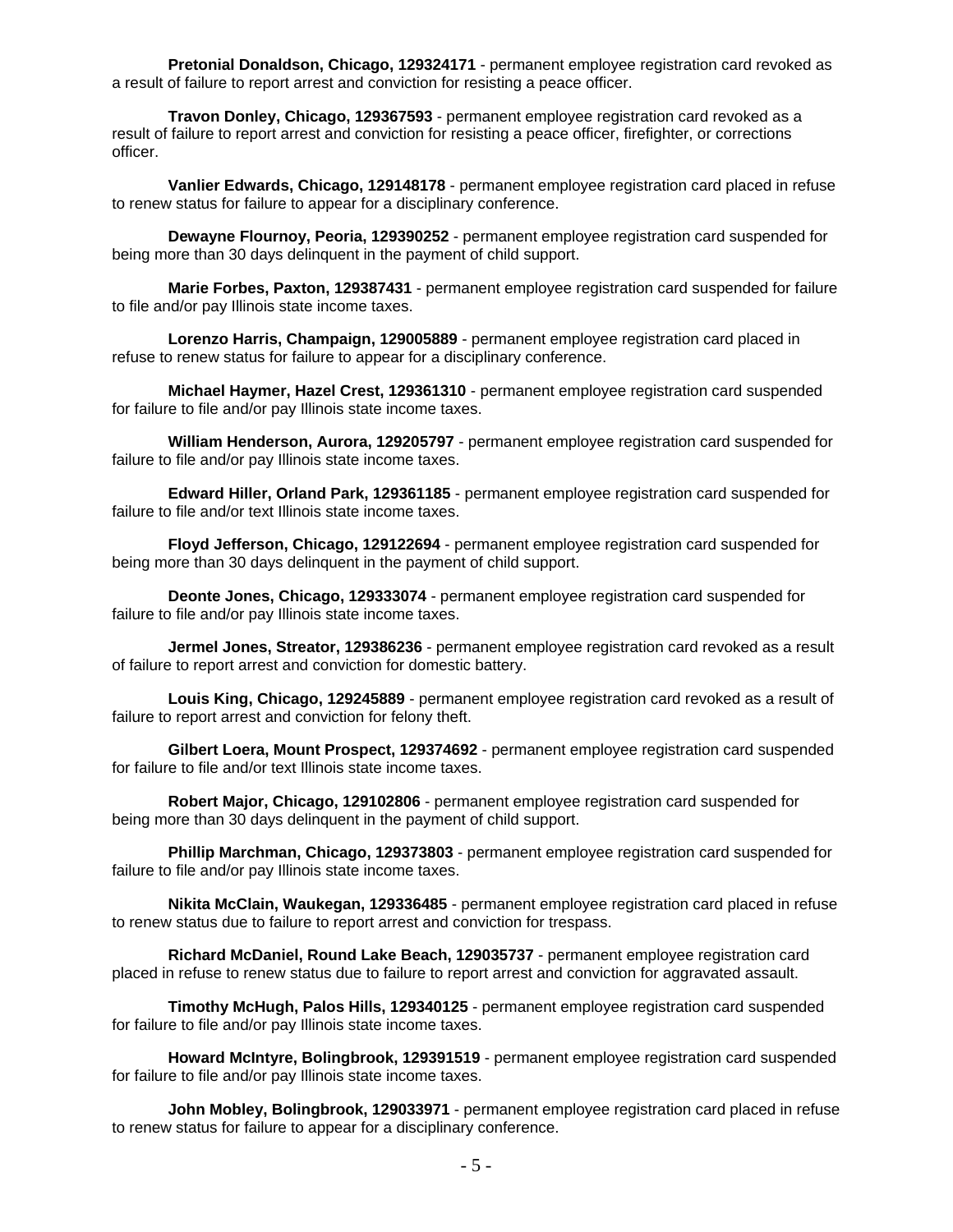**Benjamin Mowen, Versailles, 129291362** - permanent employee registration card placed in refuse to renew status for failure to appear for a disciplinary conference.

**Rohan Nicholas, Chicago, 129322805** - permanent employee registration card revoked as a result of failure to report arrest and conviction for domestic battery.

**Kristen O'Brien, Springfield, 129355172** - permanent employee registration card placed in refuse to renew status for failure to report a felony conviction for criminal damage to property.

**Shailesh Patel, Schaumburg, 129213667** - permanent employee registration card suspended for failure to file and/or pay Illinois state income taxes.

**Ricardo Ponce, Peoria, 129378395** - permanent employee registration card suspended for being more than 30 days delinquent in the payment of child support.

**Marcel Reynolds, Chicago, 129235405** - permanent employee registration card suspended for being more than 30 days delinquent in the payment of child support.

**DeWanda Rodgers, Chicago, 129273878** - permanent employee registration card placed in refuse to renew status for failure to appear for a disciplinary conference.

**Yesenia Rodriguez, Chicago, 129354754** - permanent employee registration card revoked as a result of failure to report arrest and conviction for battery.

**Kahlilah Rowe, Chicago, 129213889** - permanent employee registration card suspended for failure to file and/or pay Illinois state income taxes.

**Dominick Spatafora, Chicago, 129121821** - permanent employee registration card placed in refuse to renew status for failure to appear for a disciplinary conference.

**Terry Spray, Utica, 129006051** - permanent employee registration card suspended for failure to file and/or pay Illinois state income taxes.

**Walter Stegall, Chicago, 129388142** - permanent employee registration card revoked as a result of failure to report arrest and conviction for felony robbery.

**Stephen Stevkov, Brookfield, 129185370** - permanent employee registration card placed in refuse to renew status for failure to appear for a disciplinary conference.

**Sulumanah Stokes, Steger, 129290652** - permanent employee registration card suspended for failure to file and/or pay Illinois state income taxes.

**Joseph Varan, Hinsdale, 129285287** - permanent employee registration card suspended for failure to file and/or text Illinois state income taxes.

**Freddie Walker, Chicago, 129267222** - permanent employee registration card placed in refuse to renew status for failure to appear for a disciplinary conference.

**Ladarryl Walls, Chicago, 129367577** - permanent employee registration card and firearm control card 229079616 suspended for being more than 30 days delinquent in the payment of child support.

**Michael Ware, Chicago, 129385938** - permanent employee registration card revoked as a result of failure to report arrest and conviction for battery.

**Shalonda West, Chicago, 129263587** - permanent employee registration card revoked as a result of failure to report arrest and conviction for felony aggravated domestic battery.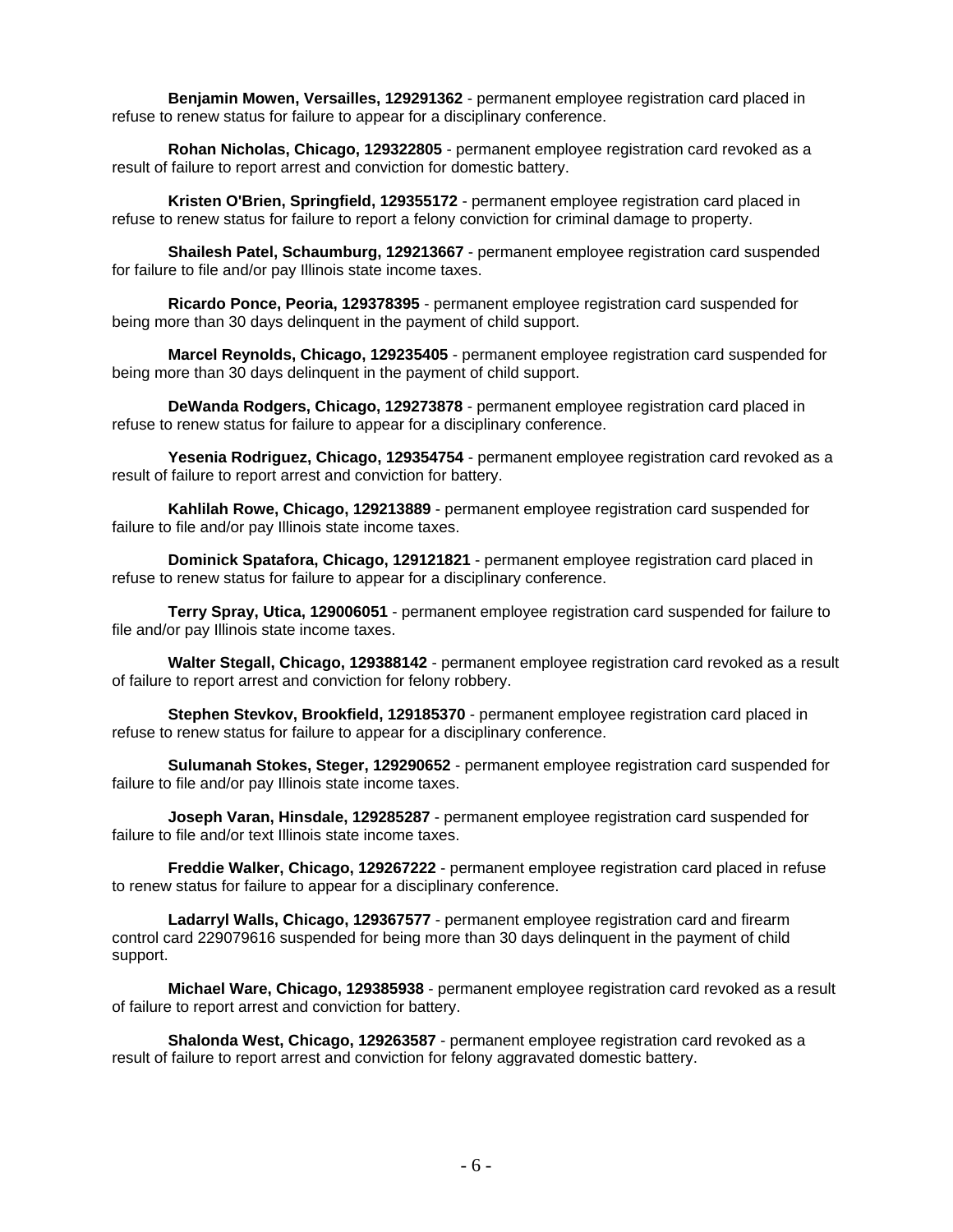### **INTERIOR DESIGN**

**Julie McDowell, Wilmette, 161000710** - interior designer license suspended for failure to file and/or pay Illinois state income taxes.

**Michael Moore, Elk Grove Village, 161000476** - interior designer license suspended for failure to file and/or pay Illinois state income taxes.

### **MASSAGE THERAPY**

**Alicia Burnette, Chicago, 227019226** - massage therapist license issued with reprimand as a result of pleading guilty and being found guilty in March 2007 of a criminal felony charge for Theft and Deception >\$100K.

**Andres Garcia, Chicago, 227019187** - massage therapist license issued and placed on nonreporting probation for one year as a result of pleading guilty and being convicted in February 2007 of a criminal felony charge for Aggravated Unlawful Use of a Weapon.

**Mystic Harman, Wataga, 227014436** - massage therapist license fined \$250 for offering to provide massage for compensation services in a business setting to the Illinois public, during the months of May through December 2015, on an expired and inactive massage therapy license.

**Erin Scott, Clarendon Hills, 227008229** - massage therapist license placed on non-reporting probation for one year for being convicted in February 2013 of a criminal felony charge for Mail Fraud.

### **MEDICAL**

**Nora Bellosa, Oak Lawn, 036053389** - physician and surgeon license suspended for failure to file and/or pay Illinois state income taxes.

**Yevgeniy Bukhman, Willoughby Hills, OH, 036141565** - physician and surgeon license issued with reprimand based on his termination from his residency program at Georgetown University Hospital.

**James Caruso, Naperville, 036082576** - physician and surgeon license automatically, indefinitely suspended for a minimum of 12 months based on a violation of probation.

**Waqqas Khan, Saint Jacob, 036086446** - physician and surgeon license temporarily suspended based on mental illness and/or disability resulting in an inability to practice with reasonable judgment, skill, or safety.

**David Kindred, Peoria, 036086752** - physician and surgeon license suspended for 30 days, followed by indefinite probation with practice restrictions for a minimum of five years and fined \$50,000 for allowing unlicensed individual to hold himself out as a physician to the patients of Dr. Kindred's medical practice.

**Marcus Marlow, Chicago, 036125599** - physician and surgeon license suspended for failure to file and/or pay Illinois state income taxes.

**Mohamed Nasr, Lake Villa, 036058768** - physician and surgeon license and controlled substance license **336023352** returned to indefinite probation for a minimum of two years subject to terms and conditions set forth in Consent Order dated March 14, 2008.

**Aref Senno, Chicago, 036046333** - physician and surgeon license suspended for failure to file and/or pay Illinois state income taxes.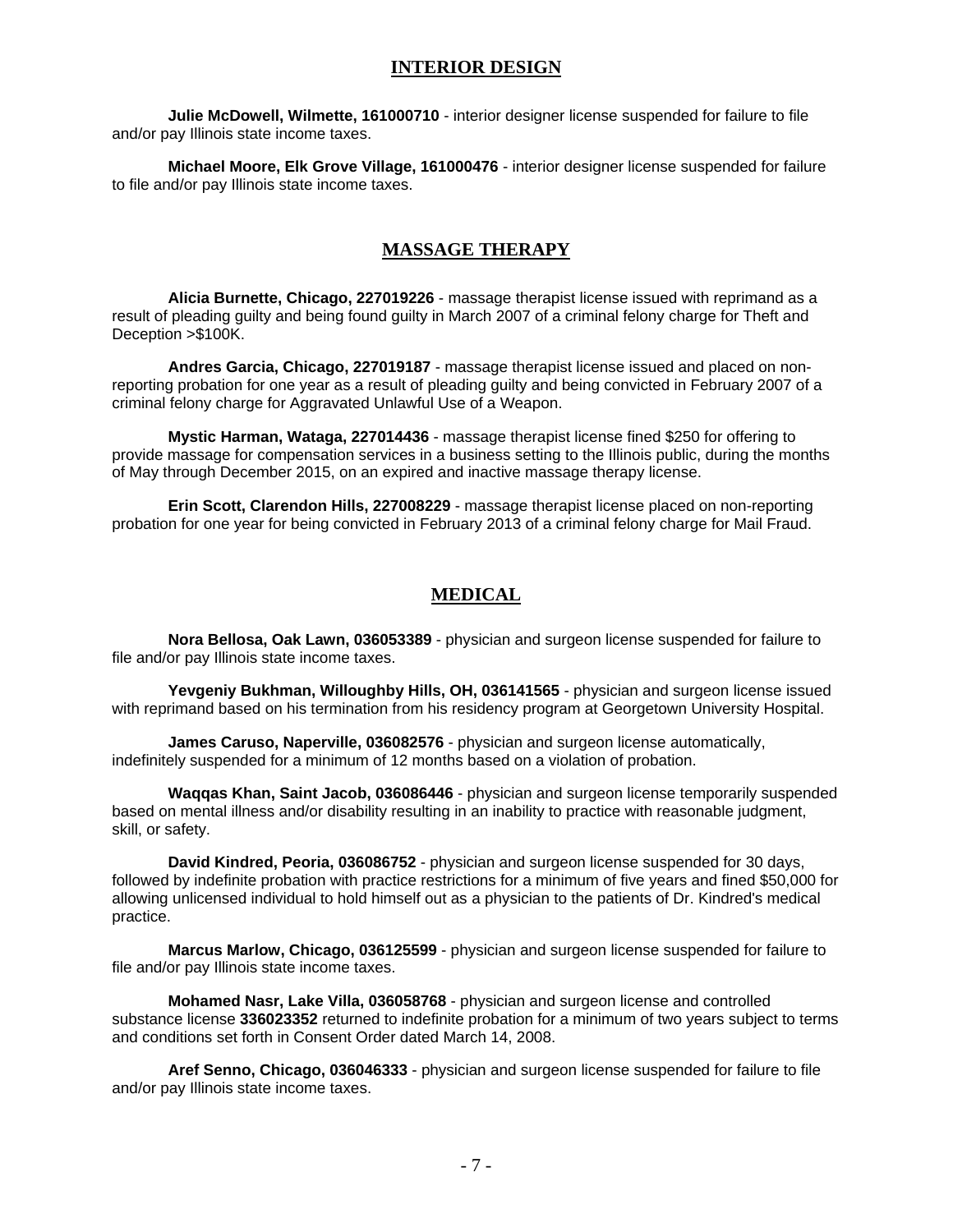**Luis Sudbrack, Chicago, 036049389** - physician and surgeon license and controlled substance license **336015023** temporarily suspended based on non-therapeutic prescribing of controlled substances.

**Phenu Zachariah, Glenview, 036119119** - physician and surgeon license reprimanded with coursework based on disciplinary action taken by the Missouri State Board of Registration for the Healing Arts for engaging in a boundary violation with a patient in Missouri.

**Catherine Kozlowski, Chicago, 085001512** - licensed physician assistant license suspended for failure to file and/or pay Illinois state income taxes.

### **NURSING**

**Lori Arroyo, Bolingbrook, 041382264** - registered nurse license suspended for failure to file and/or pay Illinois state income taxes.

**Shonnice Brown, Joliet, 041368758** - registered nurse license indefinitely suspended for a minimum of 18 months for diversion of controlled substances from a facility in the state of Illinois.

**Maribeth Grim, Chicago, 041407059** - registered nurse license indefinitely suspended for a minimum of two years for diversion of controlled substances from a facility in the state of Illinois.

**Zack Harrison, Somonauk, 041408057** - registered nurse license indefinitely suspended for a minimum of one year after diverted Hydrocodone and Alprazolam from Ottawa Pavilion, Ottawa, IL.

**Lisa Johnson, Ridge Farm, 041402006** - registered nurse license revoked for having pled guilty to, and having been found guilty of, Unlawful Possession of a Controlled Substance, for diversion of controlled substances from a facility in the state of Illinois.

**Donna Mazzone, Elmwood Park, 041248918** - registered nurse license revoked after she failed to report an order by the State Board of Nursing in the state of Missouri which revoked her license following her termination for being intoxicated at work.

**Lindsay McCuiston, Roselle, 041377669** - registered nurse license indefinitely suspended for a minimum of 12 months for a violation of the terms or conditions of an Agreement.

**Shari Mendelson, Lockport, 041329120** - registered nurse license suspended for failure to file and/or pay Illinois state income taxes.

**Elizabeth Miller, Chicago, 041342809** - registered nurse license indefinitely suspended for a minimum of two years after she engaged in unprofessional conduct and diverted controlled substances from her employer.

**Kelly Miller, Cester, VA, 041324631** - registered nurse license indefinitely suspended for a sister-state discipline in the states of Virginia and Ohio.

**Melissa Phalora, Valparaiso, IN, 041390402** - registered nurse license placed on indefinite probation for a minimum of one year based on an Indiana Board of Nursing discipline.

**Andrew Quiber, Skokie, 041371392** - registered nurse license indefinitely suspended because his nursing license in the state of Indiana was suspended for 99 years and he failed to report the suspension to the State of Illinois.

**Michelle Rockwood, Orland Park, 041378834** - registered nurse license indefinitely suspended for a minimum of six months for a sister-state discipline from the state of Missouri.

**Haleigh Rose, Streator, 041413073** - registered nurse license automatically, indefinitely suspended for a minimum of 12 months for failure to comply with the terms of a Care, Counseling and Treatment Agreement.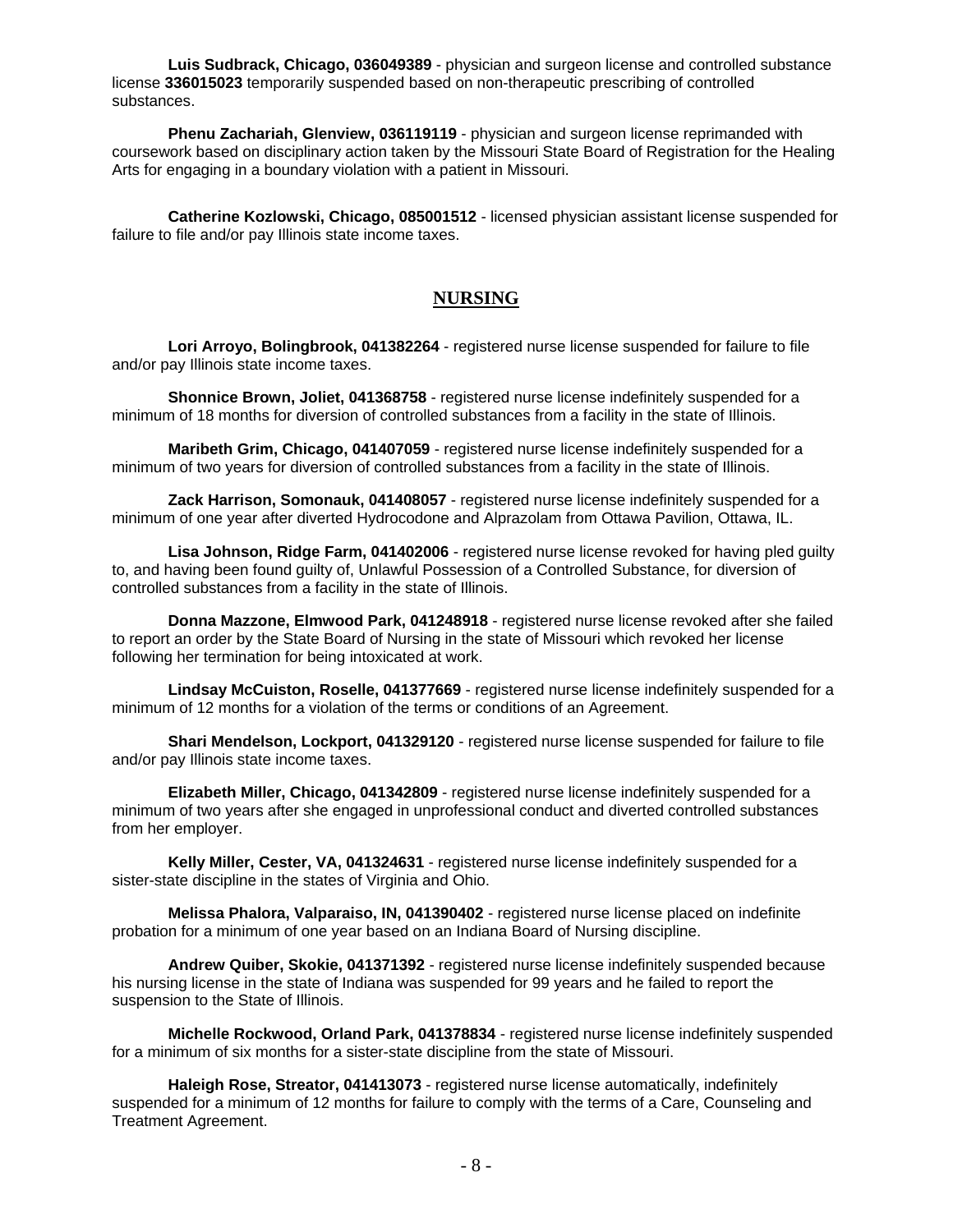**Ryan Roseman, Lombard, 041388559** - registered nurse license suspended for one month, followed by indefinite probation for a minimum of two years after pled guilty to Forgery after taking a prescription pad from the nursing station at work and writing himself prescriptions for controlled substances.

**Gloria Scott, Chicago, 041268668** - registered nurse license surrendered for having surrendered her State of California nurse license for gross negligence, incompetence, unprofessional conduct and falsified, made incorrect or inconsistent entries in hospital or patient records and for failure to report same to the Department.

**Jacqueline Williams, Oak Park, 041239842** - registered nurse license suspended for failure to file and/or pay Illinois state income taxes.

**Tracy Arnold, Roodhouse, 043081558** - licensed practical nurse license indefinitely suspended due to unprofessional conduct and failure to report any adverse final action.

**Janet Brantley, Rosiclare, 043079658** - licensed practical nurse license indefinitely suspended for a minimum of six months after testing positive for Methamphetamine at a facility in the state of Illinois.

**Tina Brasher, Loves Park, 043104053** - licensed practical nurse license suspended for failure to file and/or pay Illinois state income taxes.

**Linda Davis, Willits, CA, 043090586** - licensed practical nurse license placed on indefinite probation for a minimum of two years after failing to adhere to controlled protocols and testing positive for illicit drugs.

**Kasi Foltz, Hitchcock, TX, 043091246** - licensed practical nurse license placed in refuse to renew status for a sister-state discipline related to patient care.

**Theresa Johnson, Homewood, 043068792** - licensed practical nurse license reprimanded after her patient fell while she was sleeping during her shift, and she failed to document the fall and subsequent assessment.

**Catina Jones, Peoria, 043107122** - licensed practical nurse license restored to indefinite probation for a minimum of three years effective upon payment of fees and filing of forms.

**Monica Potoczny, Chicago, 043103233** - licensed practical nurse license indefinitely suspended for a minimum of two years for fraudulent charting and billing and failure to report a termination from the facility.

**Kenneth Shores, Burbank, 043086090** - licensed practical nurse license suspended for being more than 30 days delinquent in the payment of child support.

**Sarah Sosinski, Springfield, 043114282** - licensed practical nurse license indefinitely suspended for a minimum of two years after she used the personal checking account of a patient to pay her personal bills, was convicted of a felony and was terminated by her employer.

**Edwin Stuckey, Frankfort, 043106333** - licensed practical nurse license automatically, indefinitely suspended for a minimum of 12 months for a violation of the terms or conditions of a Consent Order.

**Daniel Connolly, Tinley Park, 209010854** - advanced practice nurse license and registered nurse license 041359683 placed on indefinite probation with work restrictions for a minimum of four years for addiction to narcotics.

**Cindy Huang, Quincy, 209001659** - advanced practice nurse license, registered nurse license **041225794** and controlled substance license **309000736** all placed on probation for two year for complicity going along with the collaborator's off-brand prescribing of Adderall for weight loss when the APN had knowledge that a patient did not need Adderall and was not diagnosed with ADD.

#### **NURSING HOME ADMINISTRATOR**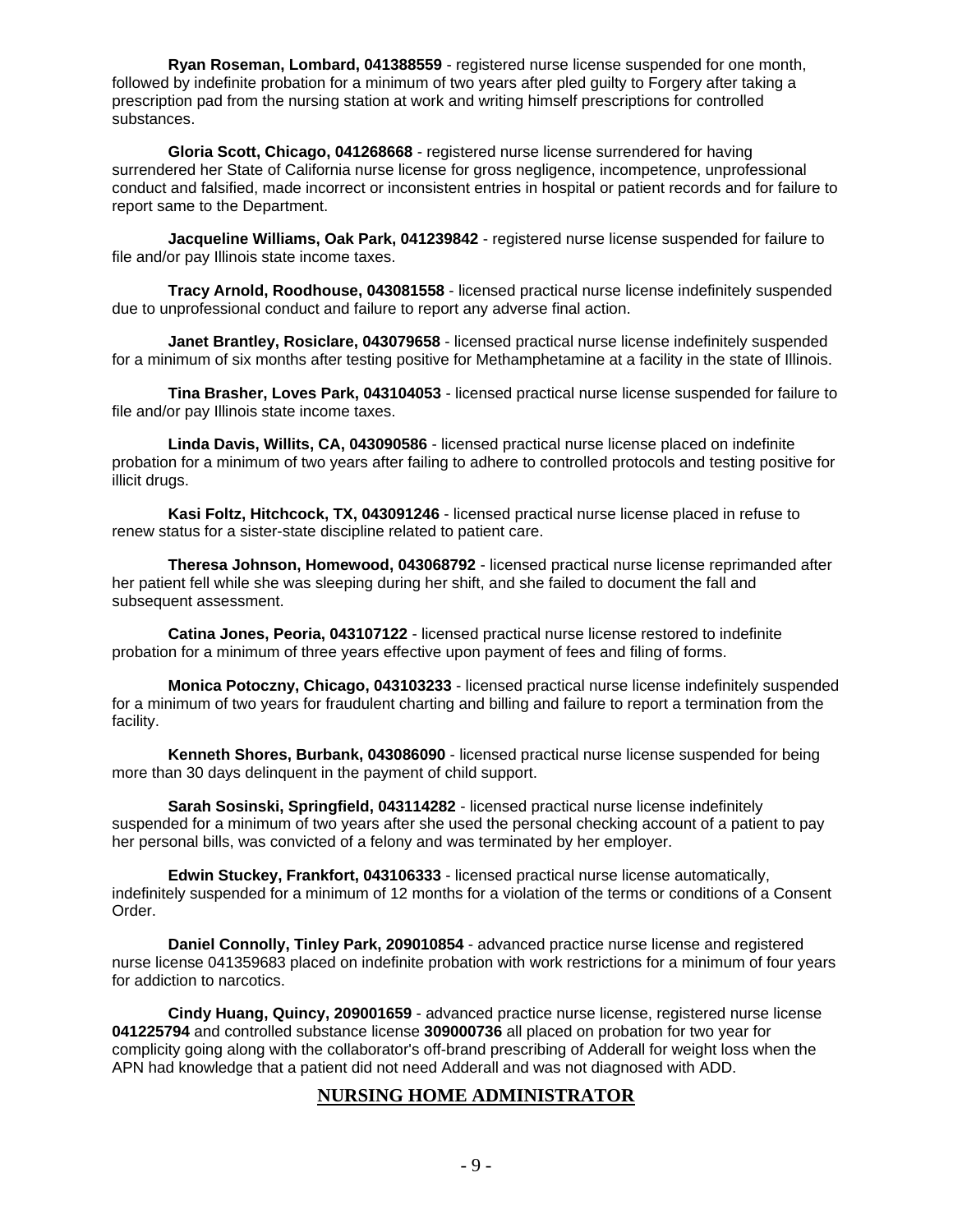**Jill Buchar, Charleston, 044-011386** - nursing home administrator license issued and placed on indefinite probation for a minimum of three years due to a prior history of DUI's.

**Kimberly Westerkamp, Glen Ellyn, 044010246** - nursing home administrator license suspended for failure to file and/or text Illinois state income taxes.

## **PHARMACY**

**Christina Carney, Payson, 049237329** - pharmacy technician license suspended for failure to file and/or pay Illinois state income taxes.

**Tracy Coleman, Chicago, 049231472** - pharmacy technician license suspended for failure to file and/or pay Illinois state income taxes.

**Cynthia Ficht, Cicero, 049208287** - pharmacy technician license suspended for failure to file and/or pay Illinois state income taxes.

**Avrom Goldfeder, Chicago, 049171148** - pharmacy technician license suspended for failure to file and/or pay Illinois state income taxes.

**Natalia Hernandez, Beach Park, 049216222** - pharmacy technician license reprimanded for her alleged involvement in controlled substance discrepancies at a CVS pharmacy.

**Ambreen Khan, Bloomingdale, 049191735** - pharmacy technician license suspended for failure to file and/or pay Illinois state income taxes.

**Kirankumar Patel, Des Plaines, 049181263** - pharmacy technician license suspended for failure to file and/or pay Illinois state income taxes.

**Ryan Roseman, Lombard, 049153878** - pharmacy technician license suspended for one month, followed by being placed on indefinite probation for a minimum of two years because on or about August 11, 2015, Respondent pled guilty to Forgery.

**Park Irmat Drug Corp, New York, NY, 054018045** - pharmacy license reprimanded after the Louisiana Board of Pharmacy fined Respondent \$30,000 for dispensing medications without a valid pharmacy permit and the Maine Board of Pharmacy fined Respondent \$1,500 for failing to submit a change of PIC application.

**Sara Brown, Ypsilanti, MI, 051299733** - pharmacist license issued and placed on probation for one year after self-reporting active recovery from opiod depended.

**John Claridge, Wheaton, 051291629** - pharmacist license indefinitely suspended for a minimum of one year after one or about July 18, 2016, Respondent tested positive for fentanyl in violation of a Care, Counseling and Treatment Agreement.

**Pamela Ehlers, Red Bud, 051027957** - pharmacist license reprimanded after a routine pharmacy inspection showed multiple violations.

**Larry Patton, Marion, 051029635** - pharmacist license suspended after he engaged in unprofessional conduct, he pled guilty to a felony, and he pharmacy where he was pharmacist-in-charge with several violations during an inspection.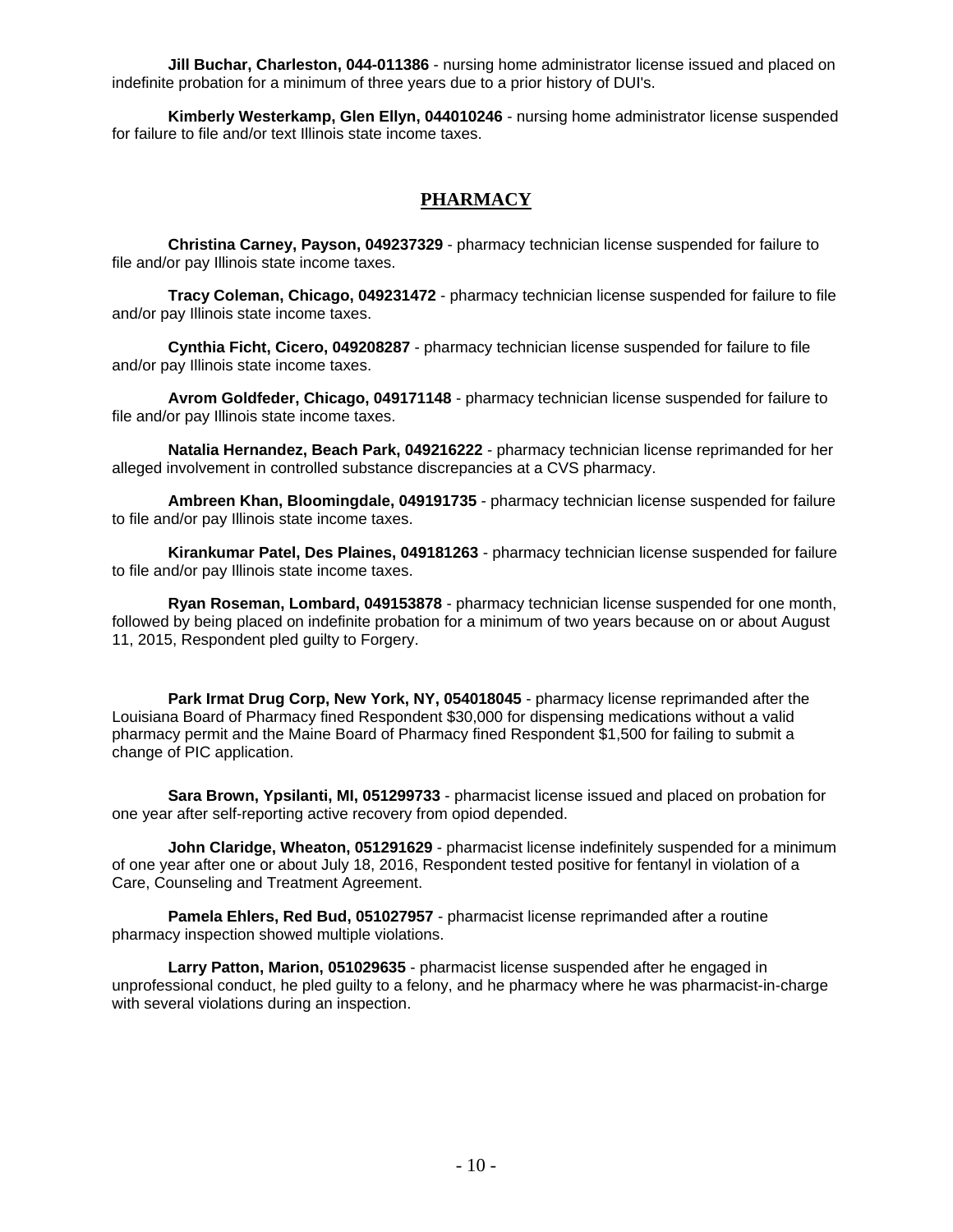**Stroheckers Pharmacy, Portland, OR, 054016611** - pharmacy license reprimanded and fined \$5,000 after the pharmacy self-reported discipline against its Oregon pharmacy license following distribution of misbranded medications.

#### **PHYSICAL THERAPY**

**Maria Vega, Country Club Hills, 160007665** - physical therapist assistant license issued and placed on indefinite probation for a minimum of one year as a result of pleading guilty and being convicted in June 2009 of a criminal felony charge for Wire Fraud.

## **RESPIRATORY CARE**

**Kobie Oghani, Hines, 194006117** - respiratory care practitioner license suspended for failure to file and/or pay Illinois state income taxes.

### **ROOFING CONTRACTORS**

**Alojzy Bucko, Chicago, 104012211** - roofing contractor license suspended for failure to file and/or pay Illinois state income taxes.

**Homer Construction Illinois, Buffalo Grove, 104015254** - roofing contractor license and **Hyunjik Park qualifying roofing party registration 105007256** both reprimanded and fined \$4,000, owed jointly and severally.

**Red, White, and Blue Construction, Elk Grove Village, 104016841** - roofing contractor license reprimanded and fined \$3,500 based on aiding and assisting unlicensed practice of roofing contracting.

**Top Property Services, Franklin Park, 104016490** - roofing contractor license reprimanded and fined \$3,500 based on aiding and assisting unlicensed practice of roofing contracting.

**Erwin Wirth, Lockport, 553000795** - certified general real estate appraiser license suspended for failure to file and/or pay Illinois state income taxes.

## **SOCIAL WORK**

**Janice Nakao, Evanston, 149004352** - licensed clinical social worker license indefinitely suspended for a minimum of two years for a medicare fraud conviction in federal court.

#### **UNLICENSED PROFESSIONS**

**Raven Adams, Chicago, unlicensed** - ordered to cease and desist the unlicensed practice of cosmetology.

**AVP Skin Solution, Chicago, unlicensed** - ordered to cease and desist the unlicensed operation as a shop/salon.

**Carlini Hair Design, Barrington, unlicensed** - ordered to cease and desist the unlicensed operation of a salon/shop.

**Amy Chau, Pontiac, unlicensed** - ordered to cease and desist the unlicensed practice of cosmetology or nail technology.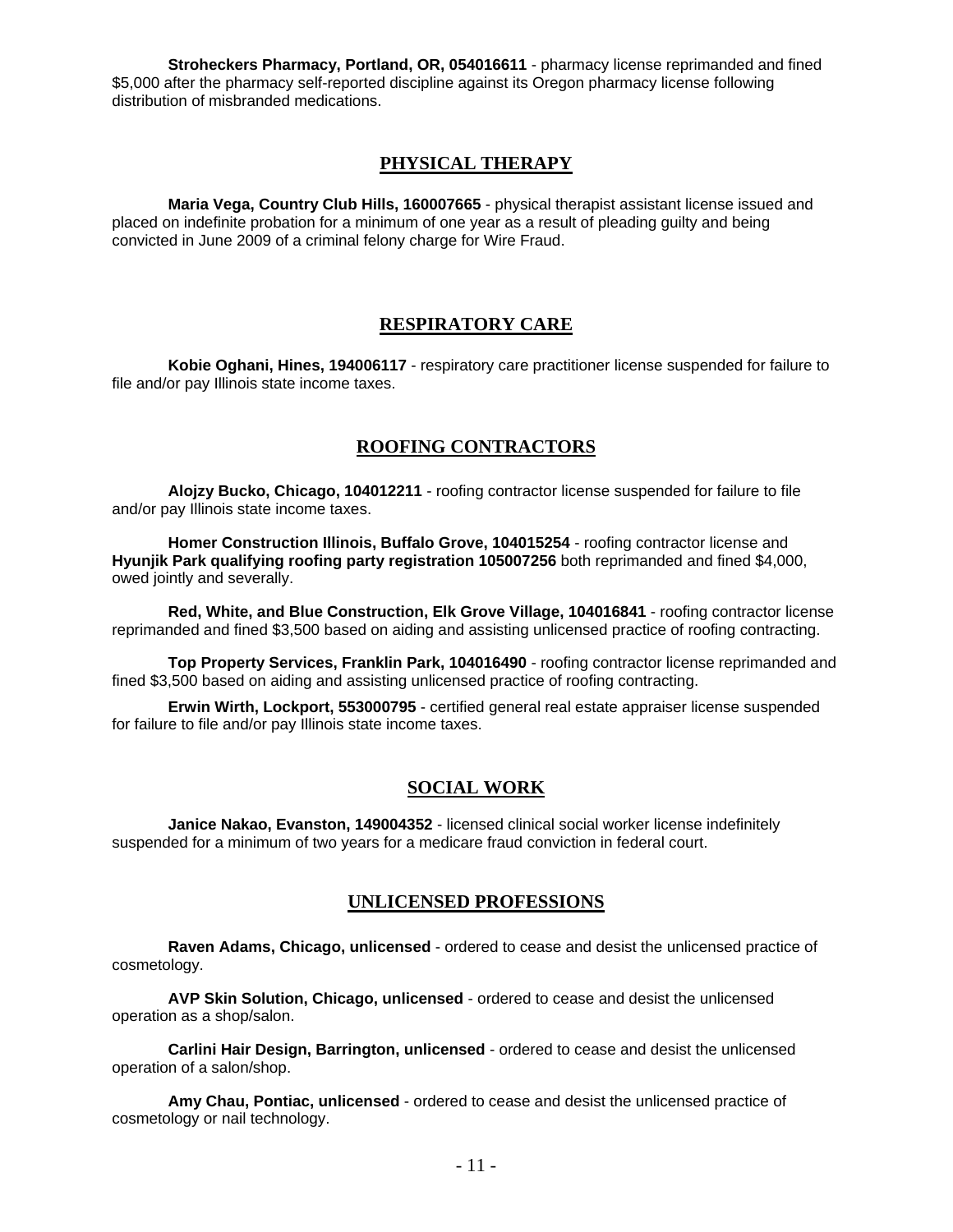**C's & C's, Waukegan, unlicensed** - ordered to cease and desist the unlicensed operation as a salon/shop or the practice of barbering.

**D&D Concrete, Peoria, unlicensed** - ordered to cease and desist the unlicensed practice as a roofing contractor.

**Eagle Construction, Canton, unlicensed** - ordered to cease and desist the unlicensed practice as a roofing contractor.

**Ignacio Gonzalez, Houston, TX, unlicensed** - ordered to cease and desist the unlicensed practice as a roofing contractor.

**Gorgeous Hair Salon, Chicago, unlicensed** - ordered to cease and desist the unlicensed operation of a shop/salon.

**Jonathan Hidalgo, Elgin, unlicensed** - ordered to cease and desist the unlicensed practice as a barber or cosmetologist.

**Thuy Le Morris, Chicago, unlicensed** - ordered to cease and desist the unlicensed practice of cosmetology and nail technology.

**Magura Construction, Chicago, unlicensed** - ordered to cease and desist the unlicensed practice as a roofing contractor.

**Mimi's Professional African Hair Braiding and Weaving, Chicago, unlicensed** - ordered to cease and desist the unlicensed operation of a shop/salon.

**Khosavanh Phommachanh, Rockford, unlicensed** - ordered to cease and desist the unlicensed practice of nail technology.

**Jerry Pinski, Du Quoin, unlicensed** - ordered to cease and desist the unlicensed practice as a roofing contractor.

**Isabel Roa, Norridge, unlicensed** - ordered to cease and desist the unlicensed operation as a shop/salon.

**Inelio Rojas, Chicago, unlicensed** - ordered to cease and desist the unlicensed practice of barbering or cosmetology.

#### **VETERINARY MEDICINE**

**J Margret Rogers, Sycamore, 090009192** - veterinarian license suspended for failure to file and/or pay Illinois state income taxes.

#### **WHOLESALE DRUG DISTRIBUTORS**

**Henry Schein Animal Health, Columbus, OH, 004003036** - wholesale drug distributor license fined \$500 after its Ohio Wholesale Distributor of Dangerous Drugs license was disciplined for selling/distributing medications to practitioners who were not properly licensed.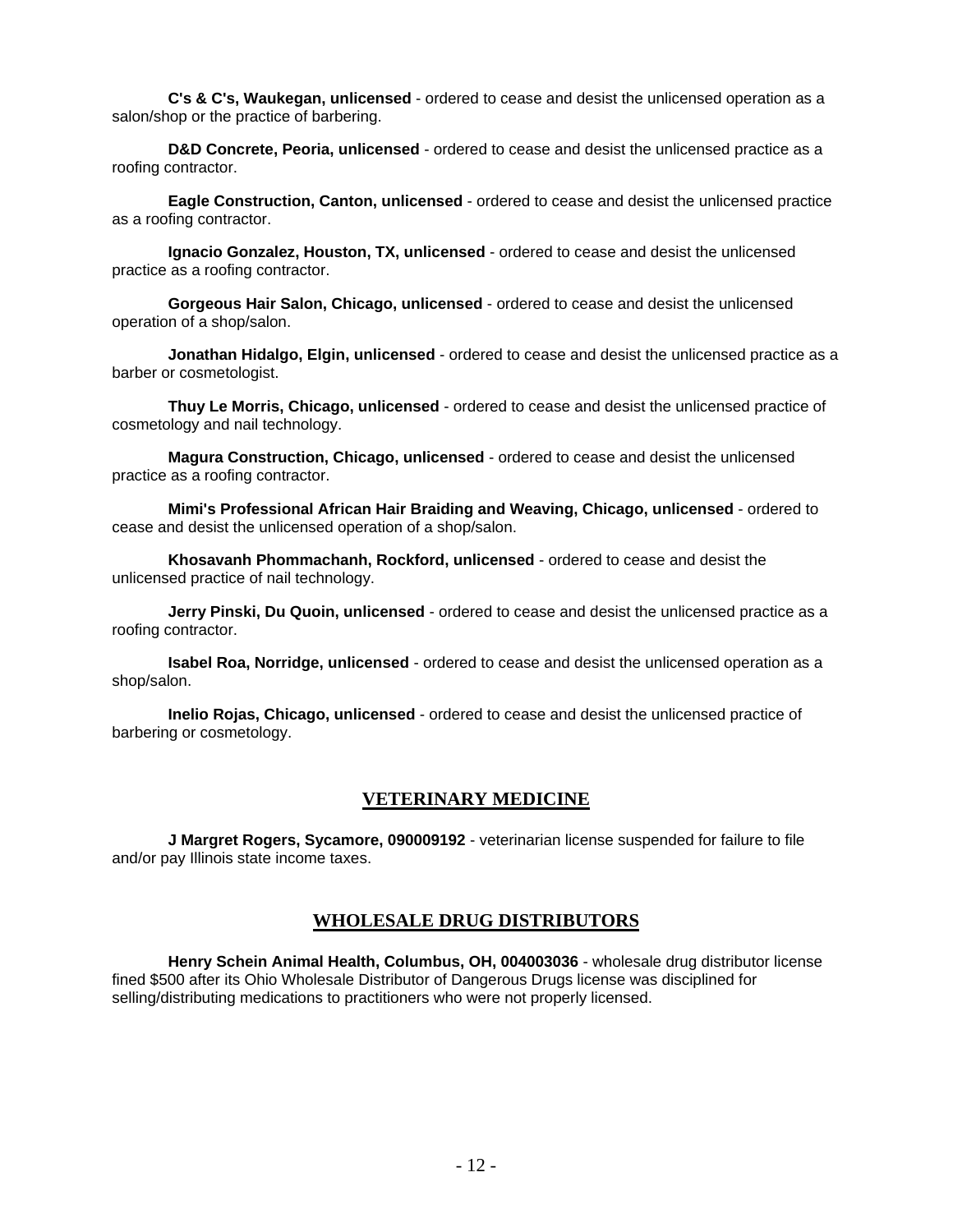## **DIVISION OF REAL ESTATE**

#### **AUCTIONEER**

**Kirk West, Rockford, 441001524** - auctioneer license suspended for failure to file and/or pay Illinois state income taxes.

#### **REAL ESTATE LEASING AGENT**

**Bruce Stafford, Homewood, 473012887** - real estate leasing agent license reprimanded and fined \$2,000 for utilizing an assumed name not registered with the Department or his managing broker, advertising utilizing a corporation established for the purpose of receiving compensation, and for engaging in the practice of Real Estate outside of the scope of his license by serving in a management capacity for other licensees who were members of a team without a managing broker license.

#### **REAL ESTATE BROKER**

**Karl Bogacz, Elk Grove Village, 475153515** - real estate broker license suspended for failure to file and/or pay Illinois state income taxes.

**Edwardo Castillo, Rock Falls, 475143909** - real estate broker license suspended for failure to file and/or pay Illinois state income taxes.

**Denise Durham, Chicago, 475152592** - real estate broker license suspended for failure to file and/or pay Illinois state income taxes.

**William Mikel, Chicago, 475145461**- real estate broker license suspended for failure to file and/or pay Illinois state income taxes.

**Michael Postawa, Northbrook, 475163427** - Real Estate Broker's license suspended for failure to file and/or pay Illinois state income taxes.

**James Villalpando, Chicago, 475163597** - Real Estate Broker's License suspended for failure to file and/or pay Illinois state taxes.

**Robert Wasiak, Northbrook, 475163427** - Real Estate Broker's License suspended for failure to file and/or pay Illinois State Taxes.

#### **REAL ESTATE APPRAISER**

**Lashan Cato, Aurora, 556003992** - Certified Residential Appraisal license suspended for failure to file and/or paid Illinois State Taxes.

**Matthew Robertson, Eldridge, IA, 556004667**- Certified Residential Real Estate Appraiser License is indefinitely suspended and fined \$750.00 for failing to complete legally-required continuing education within the pre-renewal period of October 1, 2013 to September 30, 2015 or prior to submitting an application for renewal of his license and stating on his application that he had completed the required continuing education.

**Mark Zeigler, Springfield, 556001525** - Residential Real Estate Appraiser's license placed on probation for 2 years and fined \$2,500.00 due to an appraisal report that lacked credibility and contained significant errors and omissions.